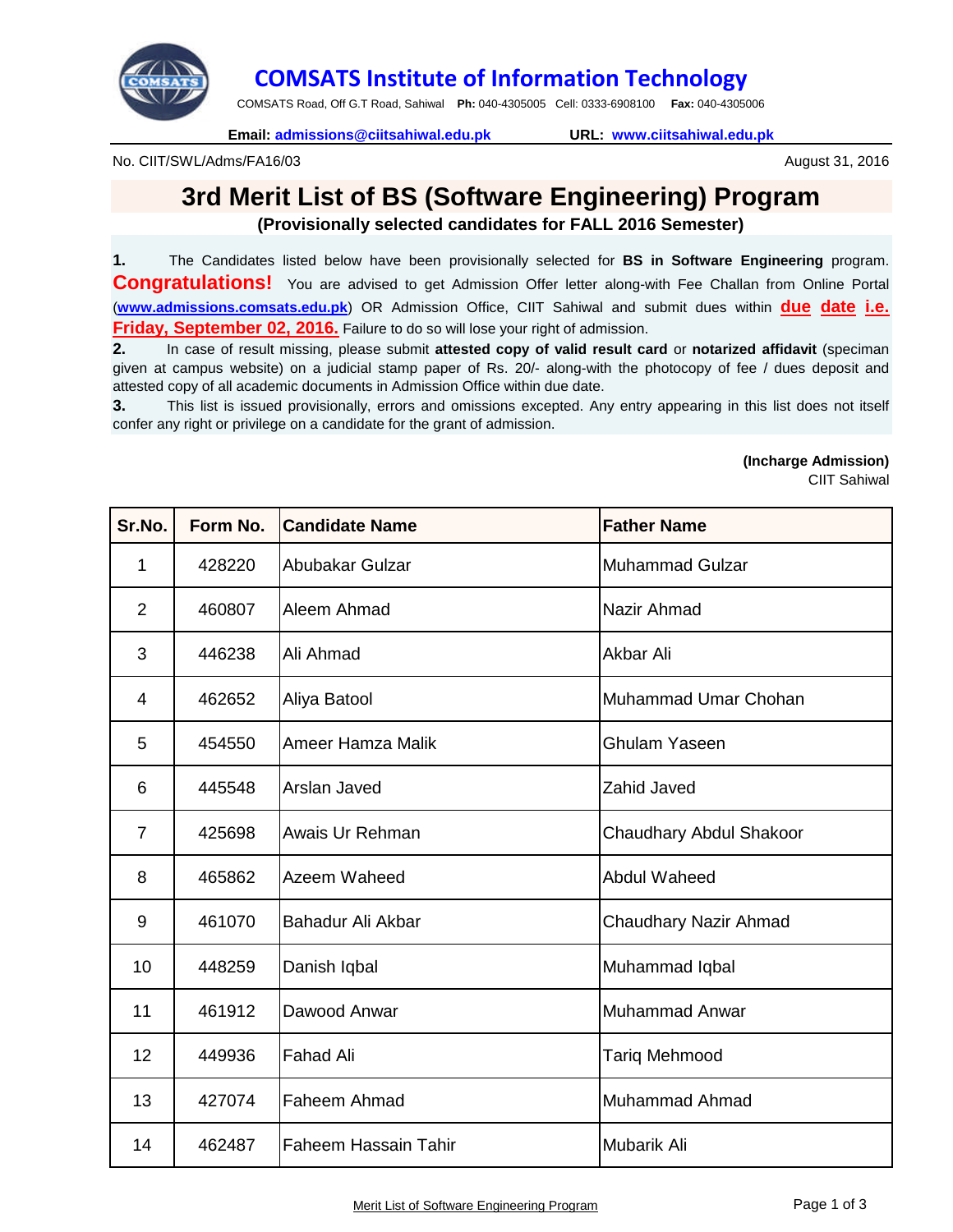| Sr.No. | Form No. | <b>Candidate Name</b>       | <b>Father Name</b>          |
|--------|----------|-----------------------------|-----------------------------|
| 15     | 441324   | <b>Faraz Raza</b>           | Saif Ur Rehman              |
| 16     | 434534   | Faseeh-Ur-Rehman            | Muhammad Ijaz               |
| 17     | 460362   | Ghazal Ishaq                | Muhammad Ishaq              |
| 18     | 465819   | Hafiz Muhammad Arslan       | Nasir Ahmed                 |
| 19     | 464033   | Hafiz Muhammad Danish Saraj | Muhammad Rafique            |
| 20     | 431024   | Hafiz Muhammad Usman Liaqat | Liaqat Ali                  |
| 21     | 465814   | Hafiza Rimsha Khan          | Aamil Rafi                  |
| 22     | 465333   | Hamda Abbas                 | <b>Muhammad Abbas</b>       |
| 23     | 465809   | Hamza Anwar                 | <b>Muhammad Anwar</b>       |
| 24     | 461428   | <b>Hanbal Saeed</b>         | <b>Zafar Saeed</b>          |
| 25     | 465104   | M. Zargham Ahmad            | <b>Khalid Rehman</b>        |
| 26     | 438088   | Majid Iftikhar              | Iftikhar Ahmed Jovindah     |
| 27     | 465197   | Mehroz Waseem Khan          | Muhammad Waseem Khan        |
| 28     | 416046   | Mohammad Waleed Amjad       | Ch Mohammad Amjad           |
| 29     | 461875   | Muahmmad Amman Aslam        | <b>Aslam Pervaiz</b>        |
| 30     | 465203   | <b>Muhammad Ahmed Butt</b>  | <b>Waheed Ahmed Butt</b>    |
| 31     | 465798   | <b>Muhammad Asad</b>        | <b>Muhammad Anwer</b>       |
| 32     | 463932   | Muhammad Ashar Noman        | <b>Shahid Latif</b>         |
| 33     | 465148   | Muhammad Humza Zahid        | Muhammad Zahid              |
| 34     | 464152   | Muhammad Khurram Shakar     | <b>Abdul Ghaffor Shakar</b> |
| 35     | 465826   | Muhammad Nauman Asif        | Muhammad Asif               |
| 36     | 464489   | Muhammad Nauman Khalid      | <b>Khalid Mahmood</b>       |
| 37     | 465856   | Muhammad Saim Arshad        | Muhammad Arshad             |
| 38     | 465232   | Muhammad Sajid Usman        | <b>Ghulam Yaseen</b>        |
| 39     | 425261   | Muhammad Shahroz Younas     | <b>Muhammad Younas</b>      |